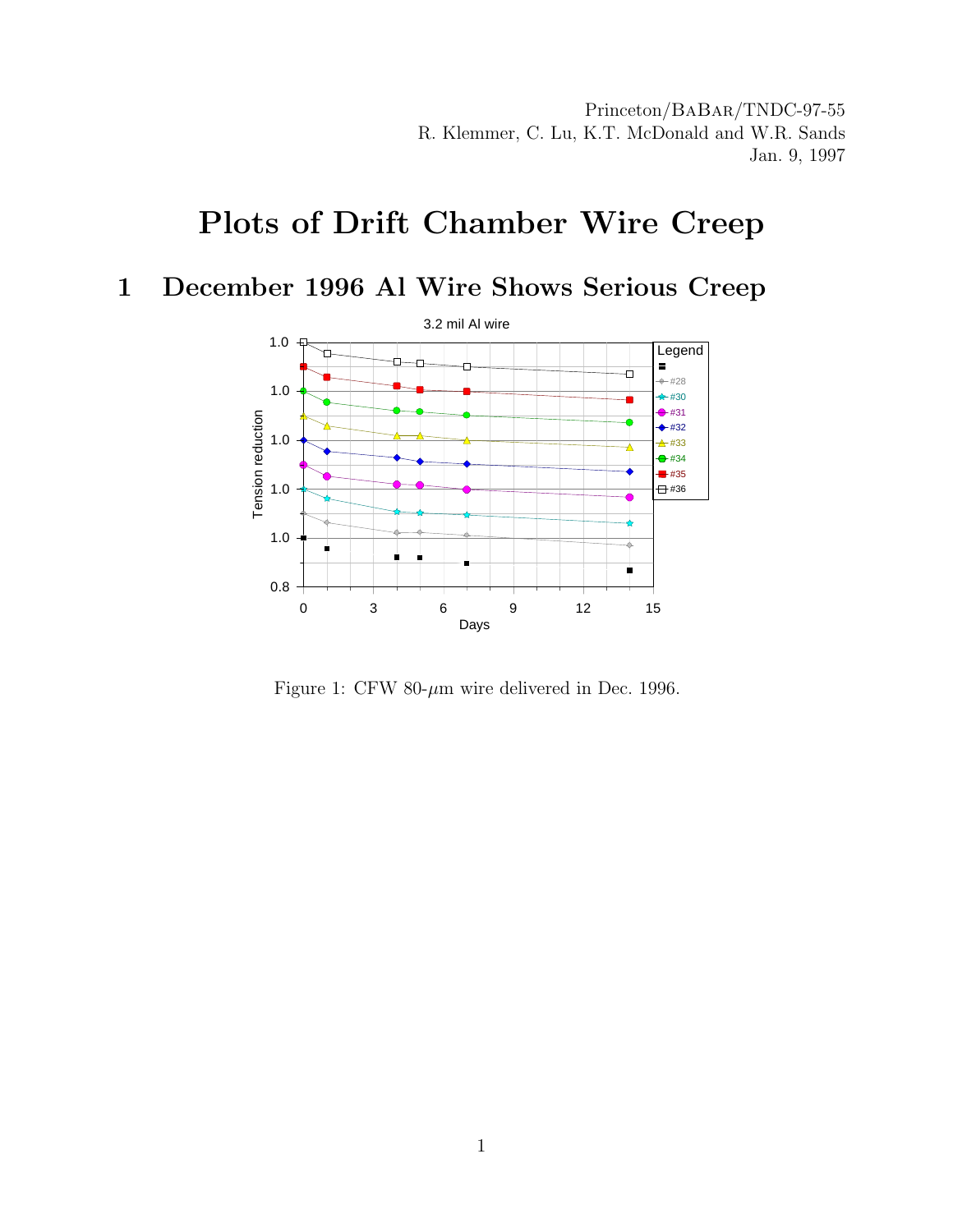

Figure 2: CFW 120- $\mu$ m wire delivered in Dec. 1996.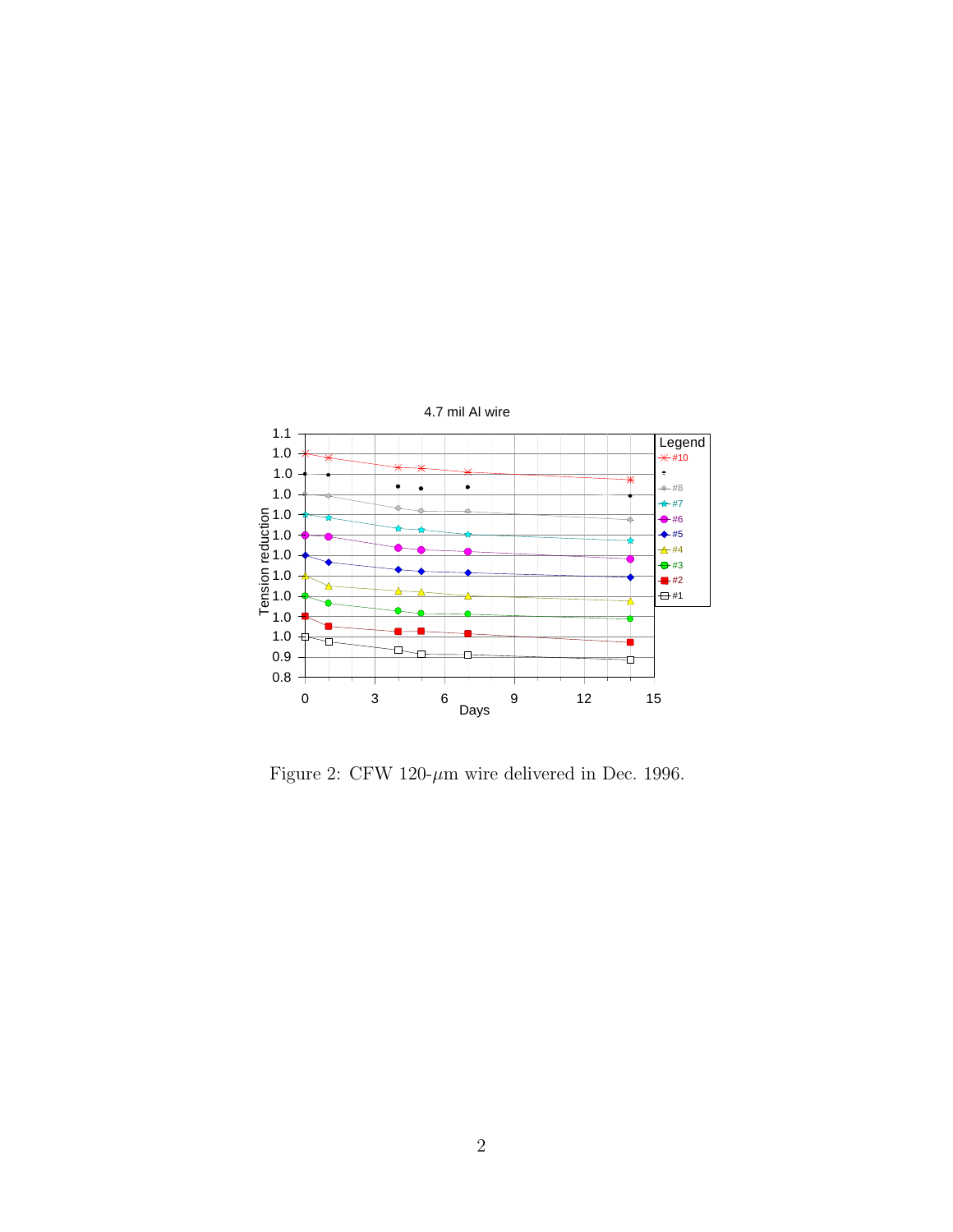## 2 Older Wire Shows Knee at 100-120 Days



Figure 3: CFW samples purchased in March 1996.



Figure 4: CFW samples purchased in Summer 1995.